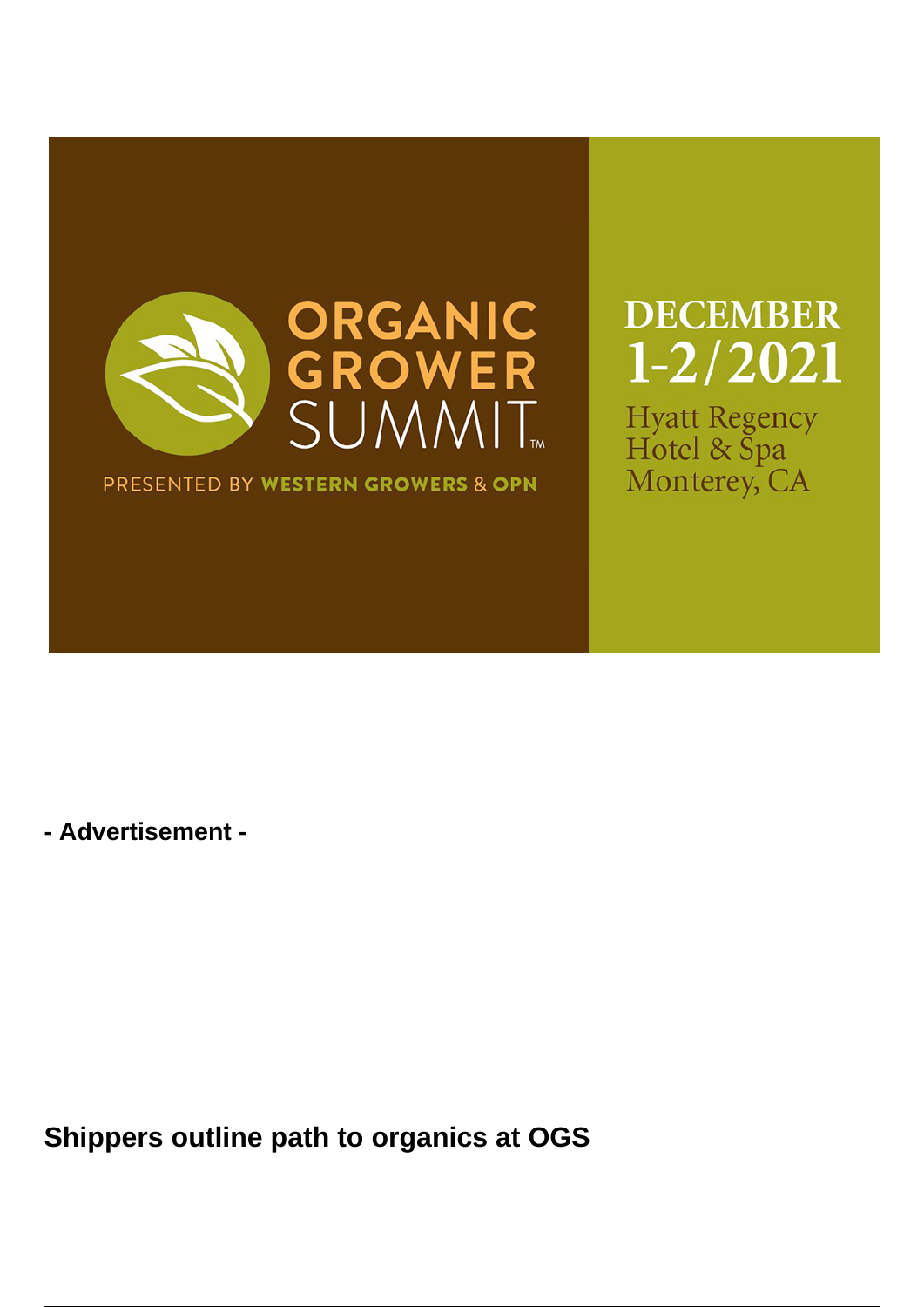Tim Linden

December 7, 2021

A trio of California grower-shippers revealed their own paths and motivation to the organic produce sector at the recent Organic Grower Summit, which was held in Monterey, CA, Dec. 1-2.

Jessica Hunter of Del Rey Avocados, Scott Mabs of Homegrown Organic Farms and Dick Peixoto of Lakeside Organic Gardens relayed how their operations each became significant organic producers and the challenges they faced in scaling. Appropriately, Rod Braga of Braga Fresh Family Farms led the discussion as the moderator, as his family farming operation also became a major player in organics over the past two decades after more than a half century as a conventional grower in the Salinas Valley.

Hunter, a third-generation North San Diego County avocado grower, initiated Del Rey's move into organic production soon after she began working with her father on the ranch. In 2004, she began transitioning a 10-acre grove to organic production. "I kept it simple in the beginning focusing on trying to get the N-P-K (nitrogen, phosphorous and potassium) right." Through trial and error, she figured it out and over time was able to achieve similar yield results as growers were getting from conventionally farmed groves.

Hunter took it upon herself to pass these learnings to other growers that were under the Del Rey umbrella and the company gradually built its organic footprint. Today, she said Del Rey ships about 30 percent of California's organic production and also offers organic avocados from Mexico and Peru during the year, giving it year-round production. She loves to work with other growers sharing her experience as she said the key to success in transitioning from conventional to organics "is not stumbling for too long." Reducing that stumbling time for fellow growers is clearly her passion. "The grower's success is my success."

For avocados, Hunter said transitioning to organics can be a great economic model. If you can get the same yield, which she reiterated is possible, the per-pound price is typically significantly better than what conventional avocados are receiving at farmgate. And consumers have shown they will pay the price premium at retail. At many times during the year, organic avocados are in a demandexceeds-supply situation. "Ultimately, I want to get the most money for each grower," she said.

Mabs, who is CEO at Homegrown, was not with the family operation as it transferred itself to a 100 percent organic company, but he is familiar with the backstory and the significant inroads the growershipper has achieved in the past quarter century. Starting from a 120-acre ranch that began growing organic crops in the late 1990s, Homegrown now represents scores of growers who farm about 8,000 acres of fruit in the San Joaquin Valley as well as other regions. The company's main crops are citrus, blueberries, stone fruit, fall fruit and grapes.

He has been involved with many growers as they make the transition. "There are no short cuts,"

By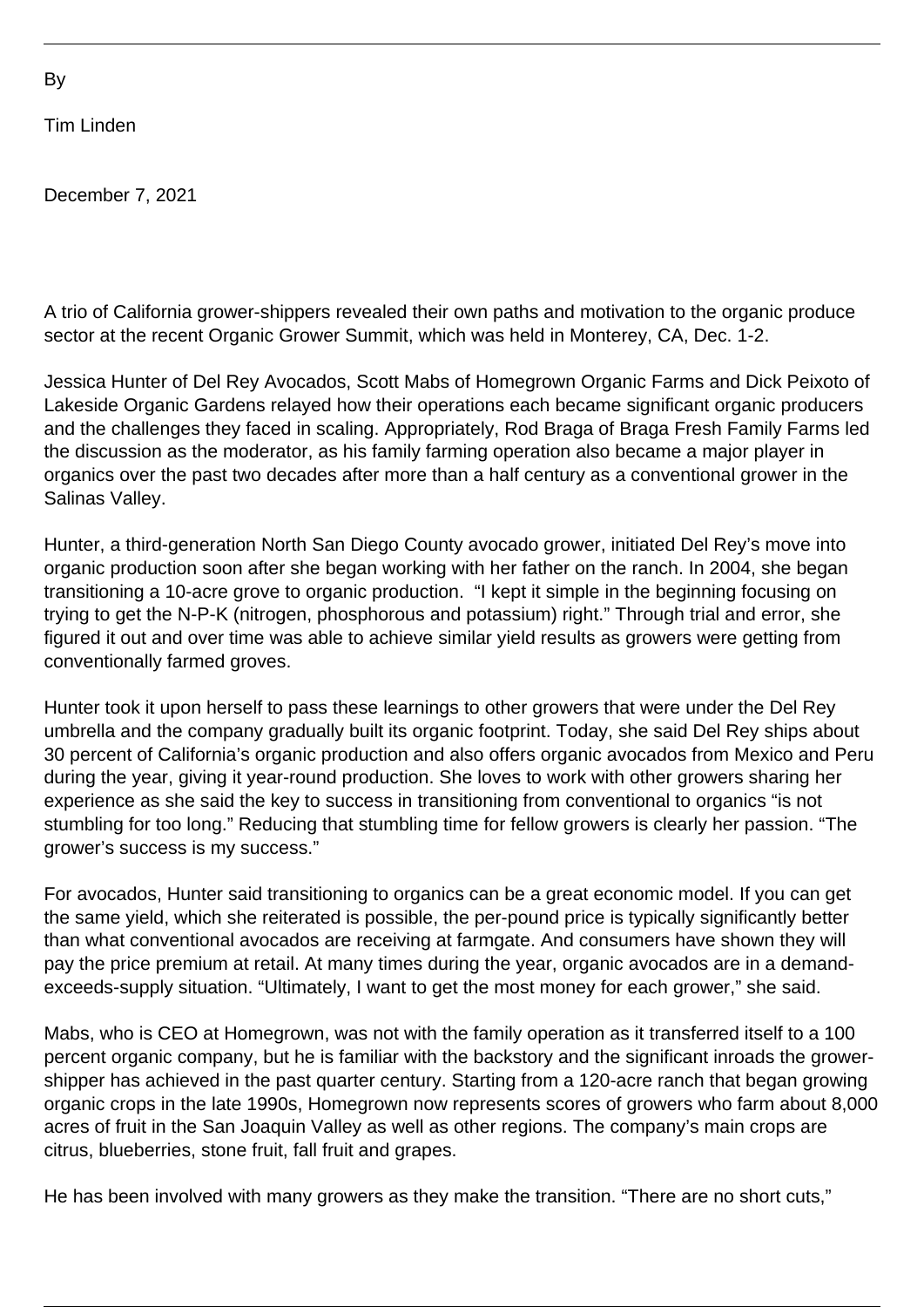Mabs said. "A lot of it is learning your soil, learning your ranch, learning your trees."

Every ranch is different, and in fact he added that some ranches just don't lend themselves to organic production for specific cultural reasons, such as huge pest pressure: "A lot of it is ham and egging — trying to figure out what works from year to year. If your acreage doesn't lend itself to organics, don't do it."

In bringing the organic product to market and creating growing demand, Mabs gave a lot of credit to produce wholesalers around the country who serviced the smaller retailers that built the demand. He said smaller retailers and co-op markets around the country were the foundation for organic produce sales with larger retailers eventually following suit.

Moving forward, Mabs said continued growth for organic involves building the shelf space and making sure you can fill it on a consistent basis or it will go away.

Building a consistent supply of fresh vegetables has informed Peixoto and Lakeside Organic Gardens during its journey. The company founder, who started as a grower when he was in high school in the mid-1970s, is celebrating 25 years in organics this season. The company farms 2,000 acres in the Pajaro Valley near Watsonville during most of the year, and has a 1,000-acre operation in the Imperial Valley, as well as small footprint in Mexico, for winter production.

In scaling his operation, he admits that the "field of dreams concept" didn't work. "We built it, but they didn't come," he quipped.

Instead, Peixoto said sales were built two to three boxes at a time, and one store at a time. Delivering to a cadre of natural food stores throughout Northern California was the foundation of Lakeside's organic business, and, in fact, it maintains that delivery route today.

Peixoto noted that the company name was created in a large part by fellow growers who used to ask him what his little garden of organic crops was producing this week. At the time, he was mostly a conventional grower devoting only a small part of his operation to organics, but he had the vision that organics would be his future. Twenty-five years later, history has recorded that success. His acreage is no longer confined to a "garden" but the name stuck.

Like the other two panelists, Peixoto said the key is using good ground. In the beginning, he would take any vacant ground and try to grow it with organic crops to avoid the three-year transition period. But at the end of the day, he said the land was vacant because it wasn't good soil, which is an enemy of organic production. Today, he only uses the best land and often must only plant cover crops as it is transitioned to organic production. "That's three years of hell," he quipped, noting that it is an expensive proposition.

To continue their scaling effort, each of the company's is taking a little different approach. Homegrown Organic Farms has become an ESOP (employee stock ownership plan) to involve all the workers in the company's success. "We want team members to act like owners," Mabs said. "We are building on our people. When you start to scale, it has to be with people, you can't do it on your own."

Though that may be true for most organizations, Peixoto has taken a little different route. "I'm involved in everything. I have to be."